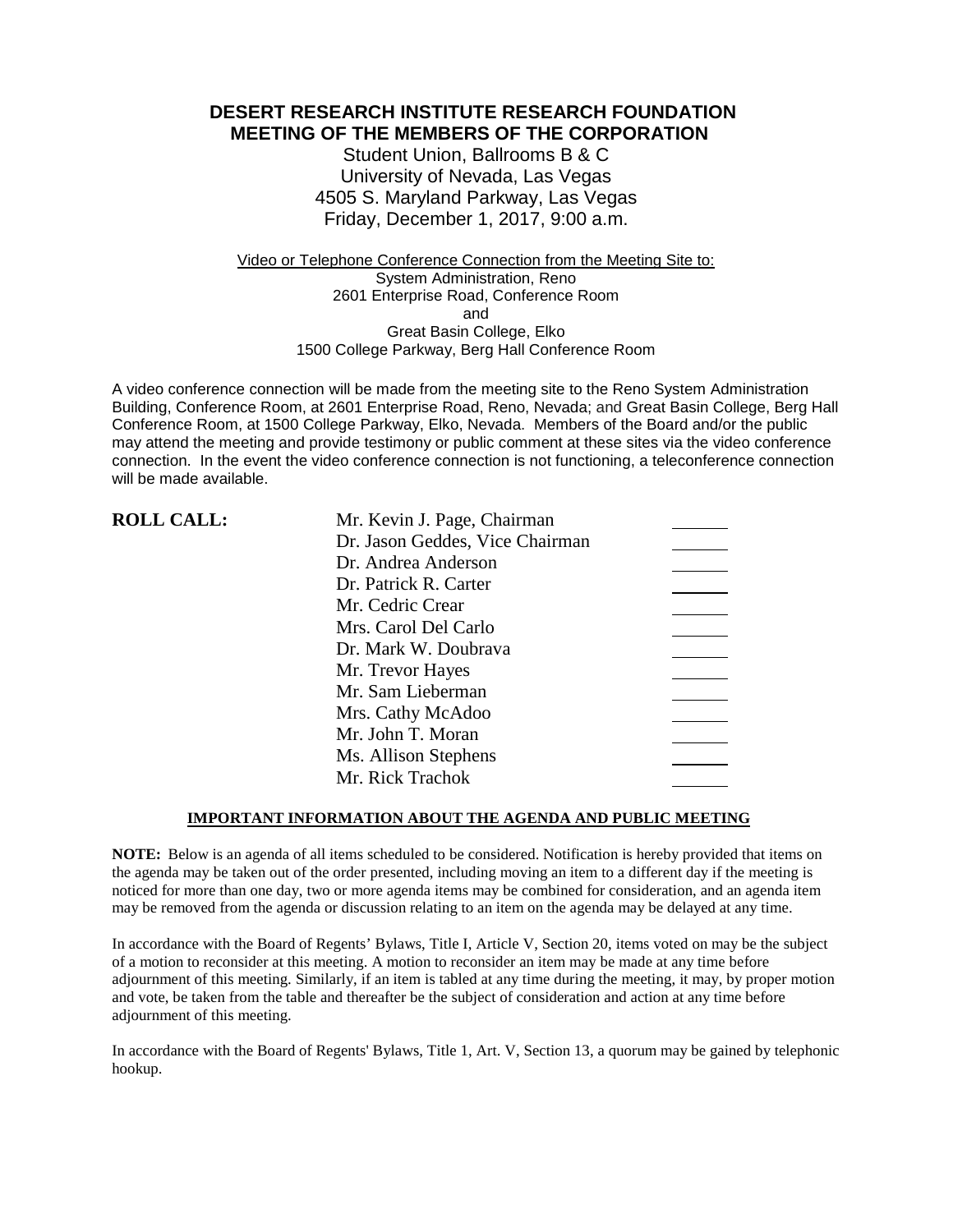Some agenda items are noted as having accompanying reference material. Reference material may be accessed on the electronic version of the agenda by clicking the reference link associated with a particular item. The agenda and associated reference material may also be accessed on the Internet by visiting the Board of Regents' website at:

### <http://system.nevada.edu/Nshe/index.cfm/administration/board-of-regents/meeting-agendas/>

Many public libraries have publicly accessible computer terminals. Copies of the reference material and any additional support materials that are submitted to the Board of Regents' Office and then distributed to the members of the Board of Regents after the mailing of this agenda but before the meeting, will be made available as follows: 1. Copies of any such materials are available at the Board of Regents' Office at 2601 Enterprise Road, Reno, Nevada and the Board of Regents' Office at 4300 South Maryland Parkway, Las Vegas, Nevada. A copy may be requested by calling Angela R. Palmer at (775) 784-4958; 2. Copies of any such materials will also be available at the meeting site.

Reasonable efforts will be made to assist and accommodate physically disabled persons attending the meeting. Please call the Board office at (775) 784-4958 in advance so that arrangements may be made.

### **1. PUBLIC COMMENT INFORMATION ONLY**

# Public comment will be taken during this agenda item. No action may be taken on a matter raised under this item until the matter is included on an agenda as an item on which action may be taken. Comments will be limited to three minutes per person. Persons making comment will be asked to begin by stating their name for the record and to spell their last name. The Chairman may elect to allow additional public comment on a specific agenda item when that agenda item is being considered.

In accordance with Attorney General Opinion No. 00-047, as restated in the Attorney General's Open Meeting Law Manual, the Chairman may prohibit comment if the content of that comment is a topic that is not relevant to, or within the authority of, the Board of Regents, or if the content is willfully disruptive of the meeting by being irrelevant, repetitious, slanderous, offensive, inflammatory, irrational or amounting to personal attacks or interfering with the rights of other speakers.

## **2. ANNUAL REPORT FOR POSSIBLE ACTION**

The Desert Research Institute (DRI) Foundation requests approval of its Annual Report, including the Annual Gift Report, as presented by Roger Wittenberg, Trustee, DRI Foundation. *[\(Ref. DRI-2\)](https://nshe.nevada.edu/wp-content/uploads/file/BoardOfRegents/Agendas/2017/nov-mtgs/foundation-refs/dri/DRI-2.pdf)*

The members of the Board of Trustees of the DRI Foundation endorsed the following individuals at its October 13, 2017, meeting to serve as the officers of the Foundation for calendar year 2018 *(effective January 1, 2018 – December 31, 2018)*:

> Roger Wittenberg, Chair Mark Bruce, Vice-Chair Kenneth G. Ladd, Treasurer Holger Liepmann, Secretary

## **3. OFFICERS INFORMATION ONLY**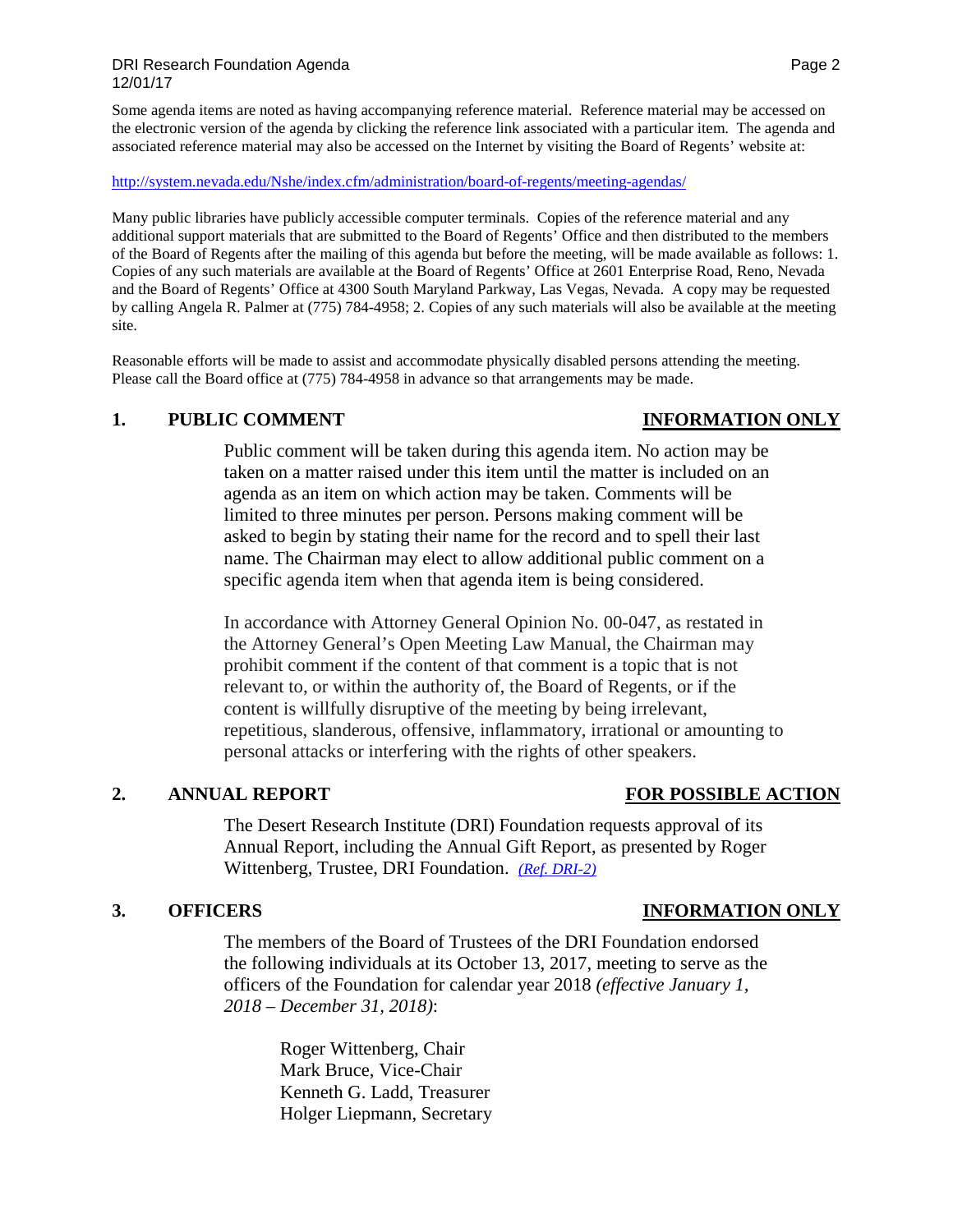## **4. CONSENT ITEMS FOR POSSIBLE ACTION**

Consent items will be considered together and acted on in one motion unless an item is removed to be considered separately by the Chairman.

### **4a. FINANCIAL STATEMENTS AND FOR POSSIBLE ACTION MANAGEMENT LETTER**

The DRI Foundation requests approval of the DRI Foundation Financial Statements and Management Letter for the year ended June 30, 2017, along with the top 10 payee schedule. *[\(Refs. DRI-4a\(1\)](https://nshe.nevada.edu/wp-content/uploads/file/BoardOfRegents/Agendas/2017/nov-mtgs/foundation-refs/dri/DRI-4a(1).pdf) and [DRI-4a\(2\)\)](https://nshe.nevada.edu/wp-content/uploads/file/BoardOfRegents/Agendas/2017/nov-mtgs/foundation-refs/dri/DRI-4a(2).pdf)*

# **4b. APPOINTMENTS FOR POSSIBLE ACTION**

The DRI Foundation requests approval of the appointment of the following individuals to its Board of Trustees for a four-year term:

> Kenneth G. Ladd Richard Offerdahl Janet Lowe Todd Lowe Jens Peter Clausen Javier Saenz Dr. Lauren Fletcher Dr. Ory Zik Srikant Reganti

## **4c. REAPPOINTMENTS FOR POSSIBLE ACTION**

The DRI Foundation requests approval of the reappointment of the following individuals to its Board of Trustees for another four-year term:

> Charles Creigh Missy Young Ian Rogoff

# **5. NEW BUSINESS INFORMATION ONLY**

Items for consideration at future meetings may be suggested. Any discussion of an item under "New Business" is limited to description and clarification of the subject matter of the item, which may include the reasons for the request.